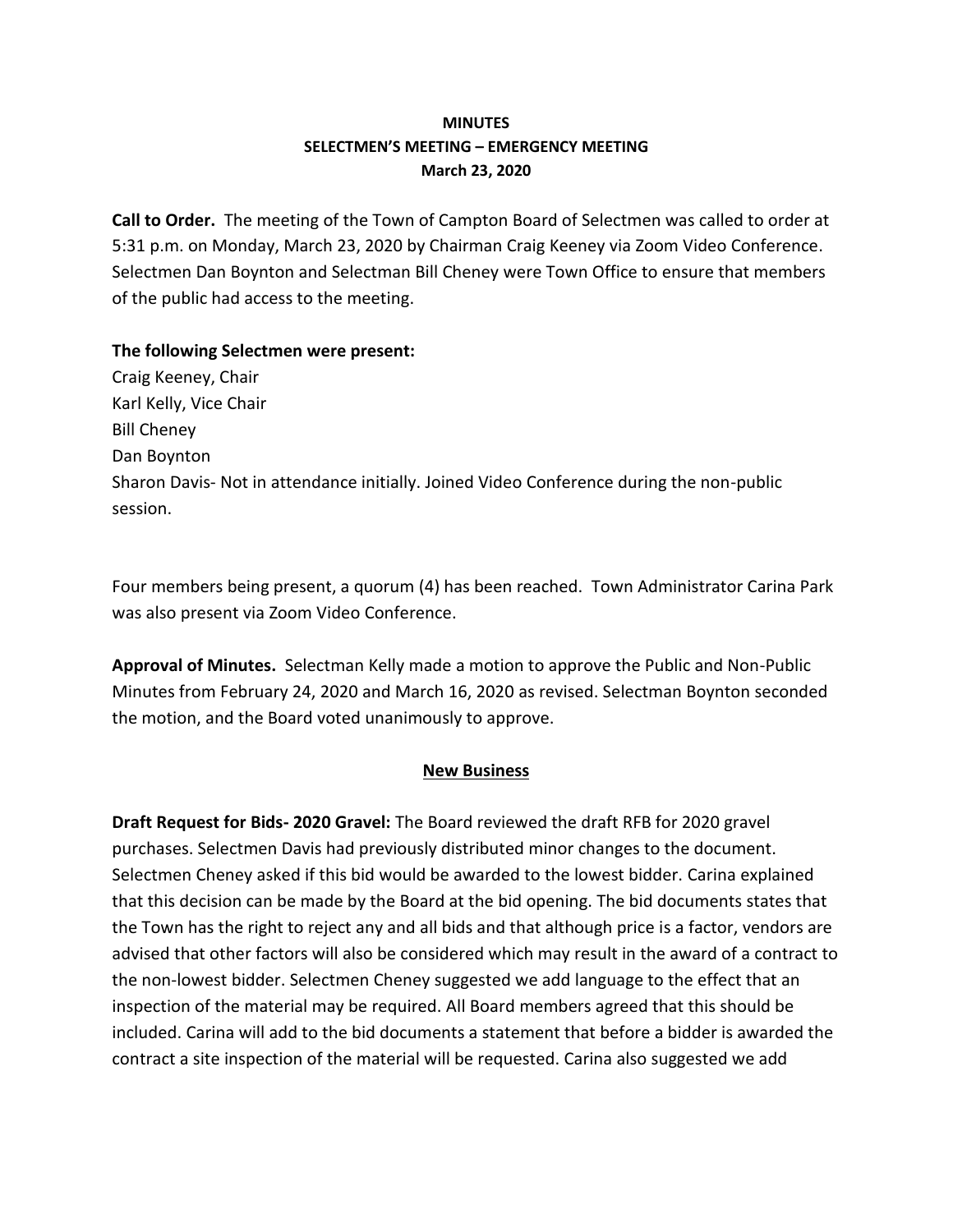language that in the event the quality of the material changes throughout the contract that the contract could be terminated.

The Board approved the RFB with the revised changes. Carina will forward the updated document to the Board and to the vendors previously contacted during the screened sand bid process.

**BETA Pavement Management Study Proposal:** The Board reviewed the proposal from the BETA Group regarding the road management and inventory study. The total cost not including the capital asset planning was \$18,500.00. Carina asked the BETA Group for a rough estimate to include the capital asset planning and was told no more than \$7,500.00. The decision to include the additional work can be added at any time throughout the project and does not need to be included for approval of the initial contract. The Board discussed the pros and cons regarding the inclusion of the additional work such as additional fees, feasibility of the work proposed, and time restraints of current staff to come up with a similar plan. After discussion, the Board decided to move forward with the contract without the additional capital planning work but will reevaluate this decision as the project progresses.

Selectman Boynton made a motion to enter into a contract with the BETA Group pending review of the contract. Selectmen Kelly seconds the motion and the motion passes by unanimous voice vote.

### **Tuck Property Management Quote-Pressure Washing, Window Cleaning and Staining of**

**Siding**: The Board reviewed the proposal from Tuck Property Management for Pressure Washing and Window Cleaning of 12 Gearty Way. The amount of bugs and mildew on the building is going to require a chemical treatment which has driven the quote up. The quote covers all four sides of the building including the cupola which will require staging or some sort of apparatus to access. The quote for the pressure washing and window cleaning is roughly \$4,300. In an effort to expedite the process as Jake Tuck would like to start on the project before spring clean-ups begin, the Board agreed to use the Durgin Fund to pay for the work. The Board discussed including the Durgin Building in the work as it's presumed to be just as bad in terms of the bugs and mildew.

Chairman Keeney made a motion to hire Tuck Property Management to pressure wash and clean the windows of the Municipal Building at 12 Gearty Way and the Durgin Building at 10 Gearty Way with a price not to exceed \$5,500.00 to come from the Durgin Fund. Selectman Kelly seconds and the motion passes with a unanimous voice vote.